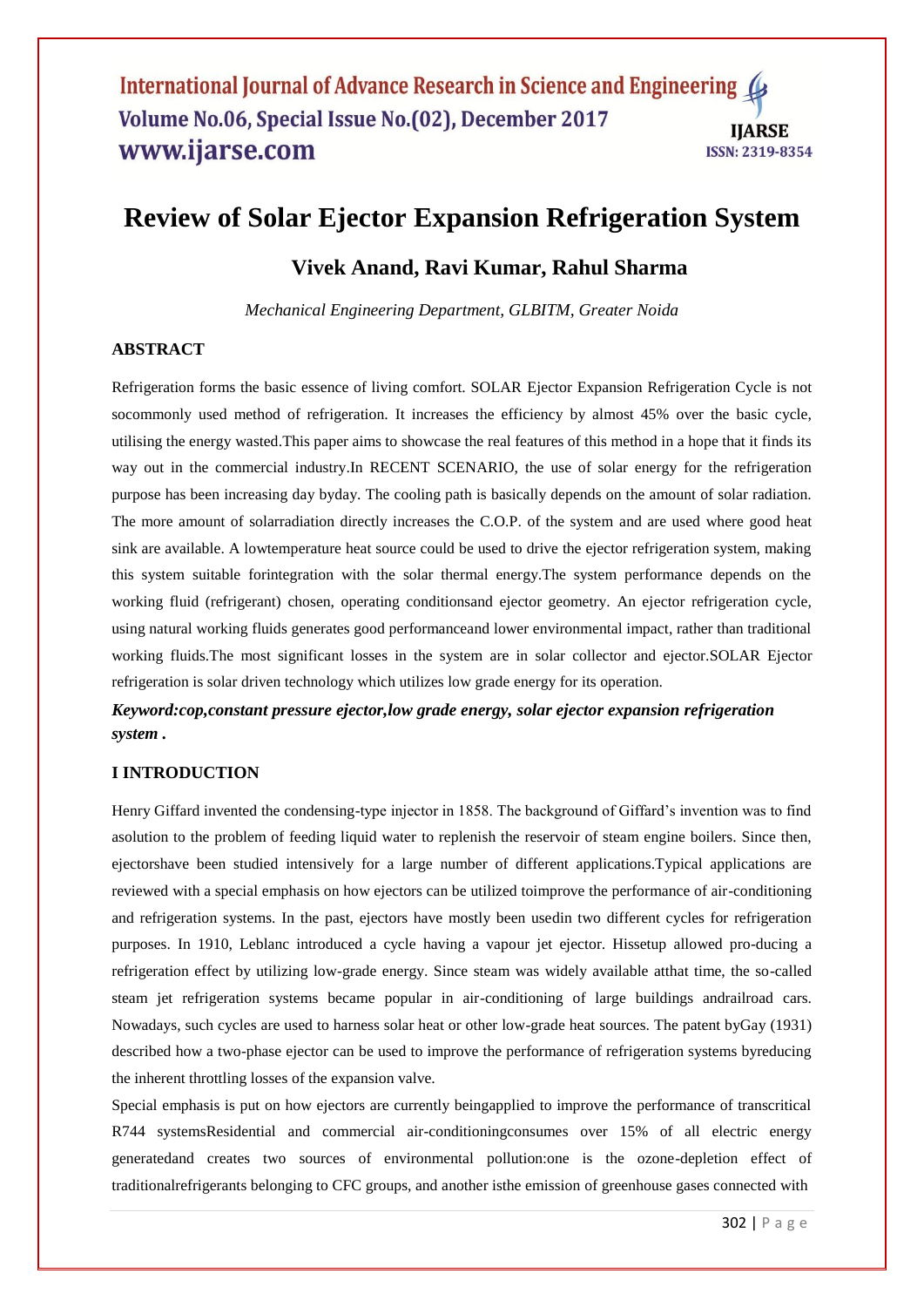

theelectricity generation. Additionally, with energy costrising constantly, industry is looking to reduceelectricity expenses as a means of lowering their fixedcosts in order to stay competitive. Instead of pressurizing therefrigerant by a mechanical compressor, a pumpcompresses the liquefied refrigerant, then heat isadded to evaporate it and

finally the refrigerant is recompressedin an ejector without any mechanicalenergy spent. The main difference between thiscycle and the conventional refrigeration cycle, is thatit requires three heat sources at different temperaturesrather than two, namely at the generator level, whichis the temperature of the solar energy, at a condensinglevel, which is the atmosphere temperature (heat sink)and the evaporator temperature required for coolingeffect. Thus, another type ofrefrigeration system currently being used is theabsorption type refrigeration system which is poweredfrom heat energy which, however, must be at a fairlyhigh temperature level. Still another type ofrefrigeration system is the ejector type refrigerationsystem which is likewise powered from heat energy ata fairly high temperature level. Thus, from theforegoing it can be realized it would be desirable toprovide a refrigeration system which could bepowered by heat energy at a lower temperature levelthan required by the present absorption type andejector type refrigeration systems.A solar-driven ejector refrigeration system has beenselected as a case study for a further detailedinvestigation. A low grade heat source could be used to drive the ejector refrigeration cycle, making thesystem suitable for the solar thermal collector. Systemperformance depends on the choice of working fluid(refrigerant), operating conditions and ejectorGeometry

Cooling systems are necessary in mid-latitude sunny regions where a plentiful supply of solar radiation can be exploited. Solar thermal energy is the most abundant source of renewable energy available where approximately 1.08e14 kW reaches the earth"s surface(Thirugnanasambandam et al., 2010). A thermally driven cooling system, like the Pulsed Refrigeration System (PRS) described here, would be well-suited in rural area without access to grid electricity and could also reduce power consumption in urban areas. Concentrating solar collectors or industrial processes that produce significant amounts of low grade thermal energy can be used as a heat source. Ejectors have no moving parts and utilise a high pressure stream to entrain and pressurise a low pressure stream. Ejector-based cooling systems (ECS) offer the advantage of sim-plicity by eliminating the need for a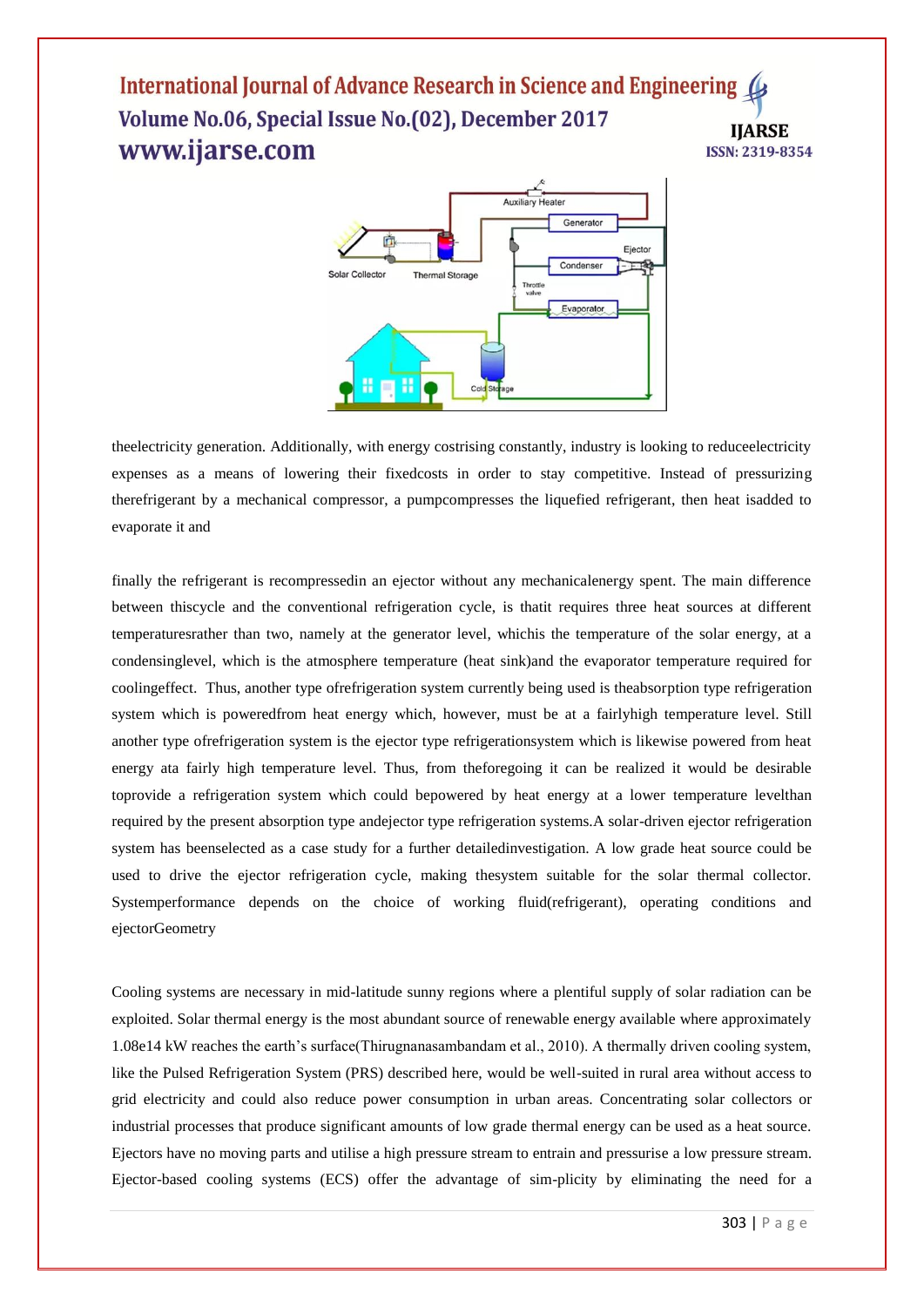compressor in the refrigeration part of the cycle. Most ejector based systems, whether driven by solar or waste heat, require the refrigerant to be circulated either by an electric pump, a significant pressure head between the cold and hot side. An ejector compresses the flow rather than a conventional compressor.The compact design lends itself to small scale applications such as high powered electronic component cooling or household refrigerators.

# **II.SOLAR POWERED REFRIGERATION**

Solar energy can be utilised as a thermal heat source or converted to electrical energy to power a refrigeration cycle. Such systems are more complex than conventional VCR systems and often do not increase the COP however are able to reduce electrical power consumption. The energy savings result in a decreased load on the electricity grid.

The demand of energy is increasing day-by- day. To meet the demands of energy new techniques are beingdeveloped. Ejector refrigeration system can be driven by the low grade thermal energy such as solar energy, wasteindustrial heat and geothermal energy where as Conventional vapour compression refrigeration system runs with thehelp of high grade mechanical energy and electrical energy. Ejector refrigeration system in its current phase ofdevelopment has a coefficient of performance very low than vapour compression systems but helps in saving the energy. Keenan J.H., Neumann E.P. and Lustwerk F. in 1950[1] conducted an investigation of ejector design byanalysis and experiment. A one- dimensional method of analysis of ejector was presented. The analysis consideredmixing of primary and secondary streams at constant pressure and mixing of streams at constant area. For theanalytical condition considered, better performance obtained when constant pressure mixing is employed. Sun D.W.in 1999[2] did comparative study of the performance of an ejector refrigeration cycle operating with variousrefrigerants The results show that steam jet systems have very low coefficient of performance values, the systemusing R152a as refrigerant has better performance. Grazzini G. and Rocchetti A. in 2002 investigated thenumerical optimisation of a two-stage ejector refrigeration plant. A simulation program numerically searches themaximum coefficient of performance at given external inlet fluid temperatures as a function of mass flows,dimensions and temperature differences in the heat exchangers. Comparison of performance of the system withenvironment friendly refrigerants (R134a, R152a, R290, R600a and R717) is made. Among the working fluidsconsidered, the system with 134a gives better performance.Kashyap S. in 2011[10] conducted a simulation program onthe basis of one dimensional mathematical model to analysis the performance of ejector refrigeration cycle withworking fluid R410a and also compared with performance of R134a. A performance comparison is made on variousoperating condition and ejector geometry. The results showed that performance of R134a is better than R410a.Theoretically, in a refrigeration cycle, the pressure drop is considered as an isenthalpic process where the enthalpy remains constant. However, isenthalpic process causes a decrease in the evaporator cooling capacity due to energy loss in the throttling process. An efficiencyenhancing alternative was proposed to recover this energy loss, which uses an ejector that can be used to generate isentropic condition where the entropy remains constant in the throttling process.This method uses a two-phase ejector as an expansion device while the conventional refrigeration cycle uses an expansion valve. A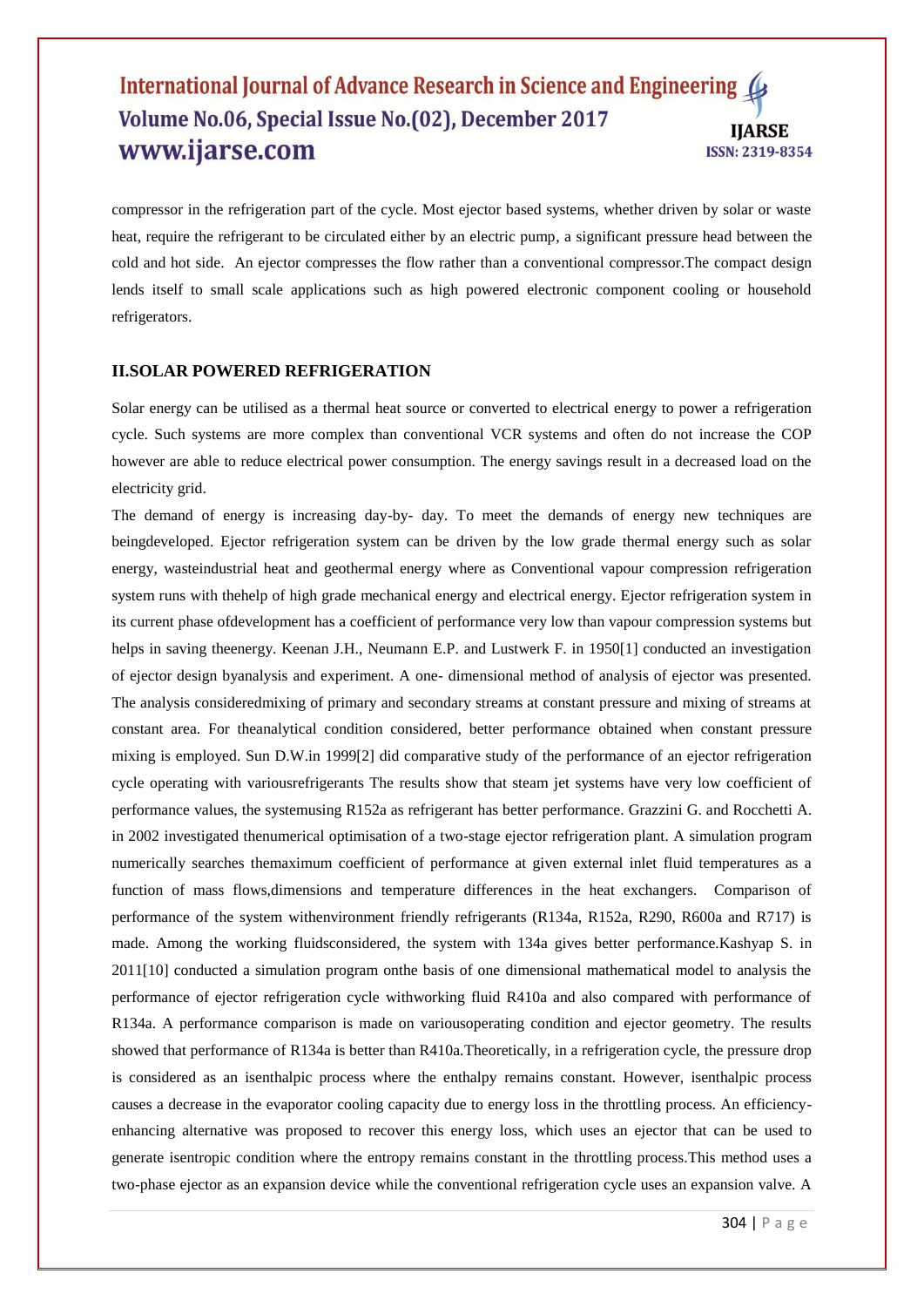typical ejector consists of a motive nozzle, a suction nozzle or receiving chamber, a mixing section and a diffuser. High pressure motive stream expands in the motive nozzle and its internal energy converts to kinetic energy. The high speed motive stream entrains low pressure suction stream into the mixing section. Both streams exchange momentum, kinetic and internal energies in the mixing section and become one stream with almost uniform pressure and speed. The stream converts its kinetic energy into internal energy in the diffuser to reach a pressure higher than the suction stream inlet pressure.

Under all other circumstances, the motive nozzle discharge pressure is, optimally,greater than that of the suction nozzle.The two-phase ejector refrigeration cycle enables the evaporator to be flooded with refrigerant, resulting in a higher refrigerant-side heat transfer coefficient. EERC expands the liquid refrigerant in two steps. The first step is through a specifically designed nozzle where the liquid is used to increase the pressure of the gas returning to the compressor. After this stage, the liquid refrigerant is collected in a receiver where it is metered into the evaporator by conventional methods.

## **2.1. Ejector Working Principle**

A typical ejector consists of a motive nozzle, a suction chamber, a mixing section, and adiffuser. The working principle of the ejector is based on converting internal energy and pressure related flow workcontained in the motive fluid stream into kinetic energy. The motive nozzle is typically of a converging-divergingdesign. This allows the high-speed jet exiting the nozzle to become supersonic.

Depending on the state of the primary fluid, the flow at the exit of the motive nozzle might be two-phase. Flashingof the primary flow inside the nozzle might be delayed due to thermodynamic and hydrodynamic nonequilibriumeffects. The high-speed jet starts interacting with the secondary fluid inside the suction chamber. Momentum istransferred from the primary flow which results in an acceleration of the secondary flow. An additional suctionnozzle can be used to pre-accelerate the relatively stagnant suction flow. This helps to reduce excessive shearinglosses caused by large velocity differences between the two fluid streams. Depending on the operating conditionsboth the supersonic primary flow and the secondary flow might be choked inside the ejector. Due to static pressuredifferences it is possible for the primary flow core to fan out and to create a fictive throat in which the secondaryflow reaches sonic condition before both streams thoroughly mix in the subsequent mixing section. The mixingsection can be designed as a segment having a constant cross-sectional area but often has a tapered inlet section.Most simulation models either assume mixing at constant area associated with pressure changes or mixing atconstant pressure as a result of changes in cross-sectional area of the mixing section. The mixing process isfrequently accompanied by shock wave phenomena resulting in a considerable pressure rise. The total flow at theexit of the mixing

section can still have high flow velocities. Thus, a diffuser is used to recover the remainder of thekinetic energy and to convert it into potential energy, thereby increasing the static pressure.Therefore, the ejector acts as a motive-flow driven fluid pump used to elevate the pressure of the entrained fluid.The two major characteristics which can be used to determine the performance of an ejector are the suction pressureratio and the mass entrainment ratio. The suction pressure ratio is defined as the ratio of diffuser exit pressure to thepressure of the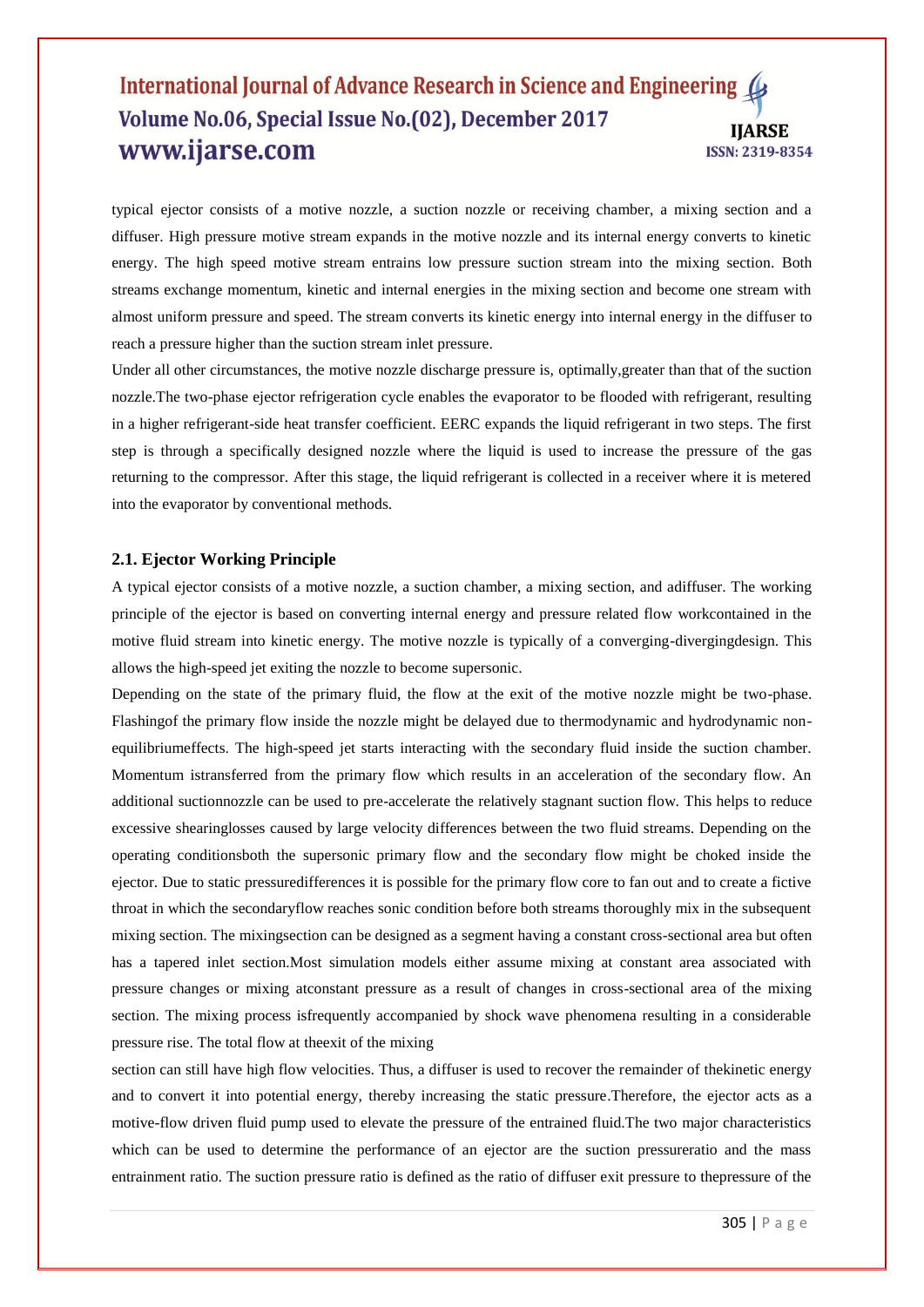suction flow entering the ejector. The mass entrainment ratio is defined as the ratio of suction massflow rate to motive mass flow rate.





The processes of the ejector refrigeration subsystem are represented in a pressure-enthalpy diagram . The model of the ejector refrigeration subsystem is based on the thermodynamic states in eachoperating point and the following equations. In the following nomenclatures in thissection (section), the numbers in the subscription refer to the conditionSubscription "m" refers to the condition in the mixing chamber of the ejector,

Subscription 'g' refers to the condition in the generator

Subscription 'c' refers to the condition in the condenser

Subscription 'e' refers to the condition in the evaporator

Subscription 'is' refers to the isentropic condition

# **2.3.Entrainment Ratio and Coefficient of Performance**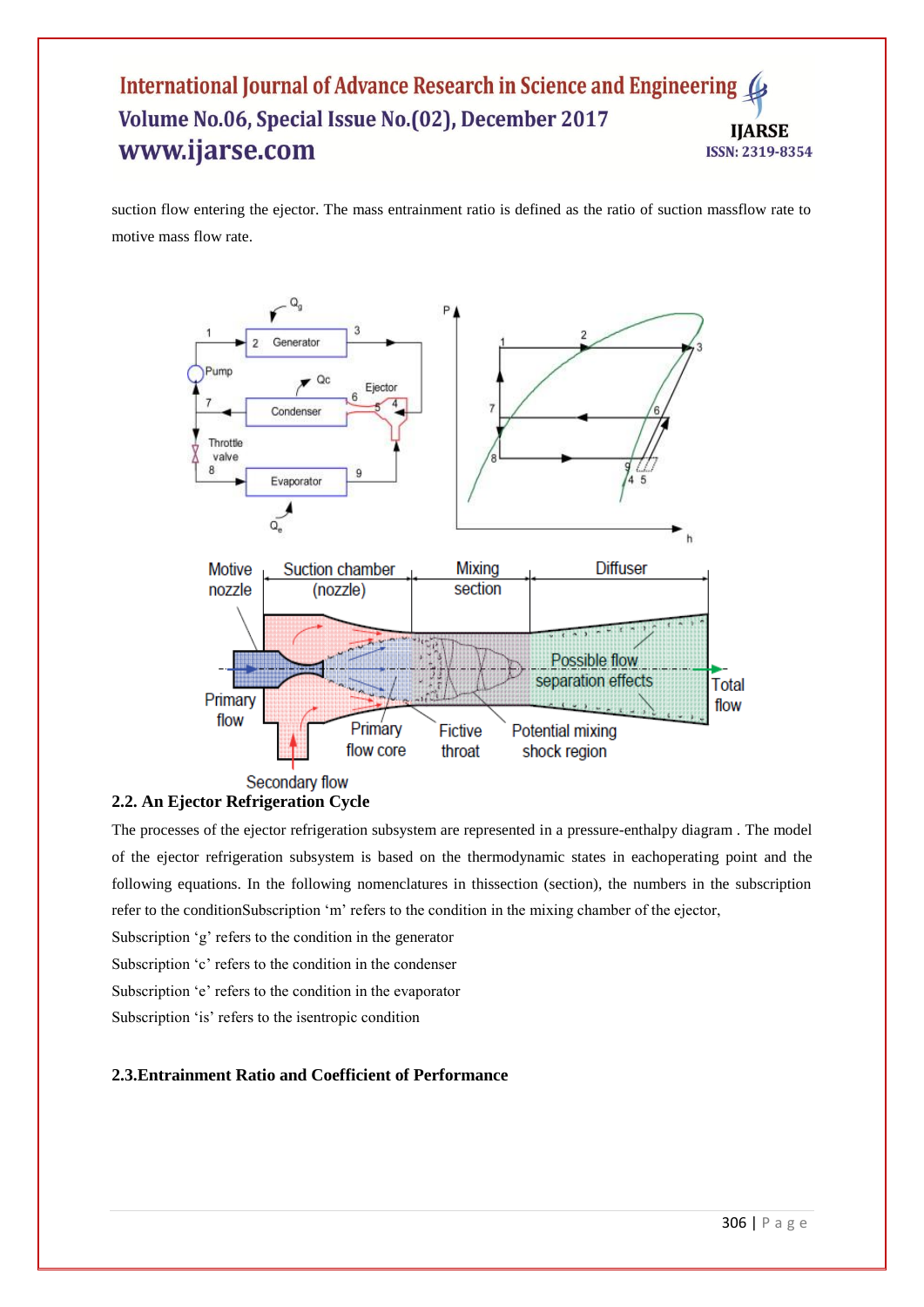The mass ratio or so called the entrainment ratio can be written as,1

$$
\omega = \frac{m_e}{m_g} = \sqrt{\{( \eta_N * \eta_d) * (\frac{h_N - h_{4, is}}{h_{6, is} - h_5}) \} - 1}
$$

The product of the isentropic efficiency of the nozzle  $(\eta_N)$  and the isentropic efficiency of the diffuser  $(\eta_D)$  may be referred to as the ejector isentropic efficiency  $(\lambda)$ ,

$$
\lambda=\eta_N*\eta_D
$$

Another important criterion for the ejector is the compression ratio, which is defined as the pressure ratio between the condenser and the evaporator  $r_p = \frac{p_c}{r_p}$  $p_e$ 

The efficiency of the ejector cooling subsystem is generally expressed in terms of both the entrainmentratio,  $\omega$ , and a coefficient of performance.Neglecting the work input to the pump, the thermal COP of the ejectorrefrigeration system is defined as the ratio between cooling capacity and necessary heat input, as :

$$
COP_{eje} = \frac{Q_e}{Q_e} COP_{eje} = \frac{m_e (h_9 - h_8)}{m_g (h_3 - h_1)}
$$

Entrainment ratio and cop are mainly the parameters used to measure the performance of the refrigerating system and they are the one which mainly describe the system output .They help in analysing the performance of the system under the proposed conditions i.e physical and external conditions.

#### **III.REFRIGERANT USED**

There are several refrigerants are available whichcould be used in ejector air conditioning system. Manystudies were maderegarding ejector system in which are R-134a, R-717, R-718, or R-123 could be used as a working substancefor producing refrigerating effect. Some physical properties ofR-134a are given below due to which it is easy to choosethe refrigerant for this purpose. (1)It is stable, non-flammable and non-toxic. (2)The latent heat at -15℃ is 195 kJ/kg. (3)The leak may be detected by using a soap solutionof by electrode detector.

#### **3.1.Working Steps**

- The system consists of two loops, the powerloop and the refrigeration loop.
- In the power loop, low-grade heat, QG, is usedto evaporate high pressure Liquid refrigerant
- The high pressure vapour generated (primaryfluid) flows through the ejector where itaccelerates through the nozzle.
- The decrease in pressure that occurs inducesvapour from the evaporator (secondary fluid)at point 2.
- The fluid stream (mixed) then flows to thecondenser where it is condensed rejectingheat to the environment, Qc.
- A major portion of the liquid refrigerantexiting the condenser at point 4 is thenpumped to the generator for the completionof the power cycle.
- The remaining liquid refrigerant is expandedthrough an expansion device.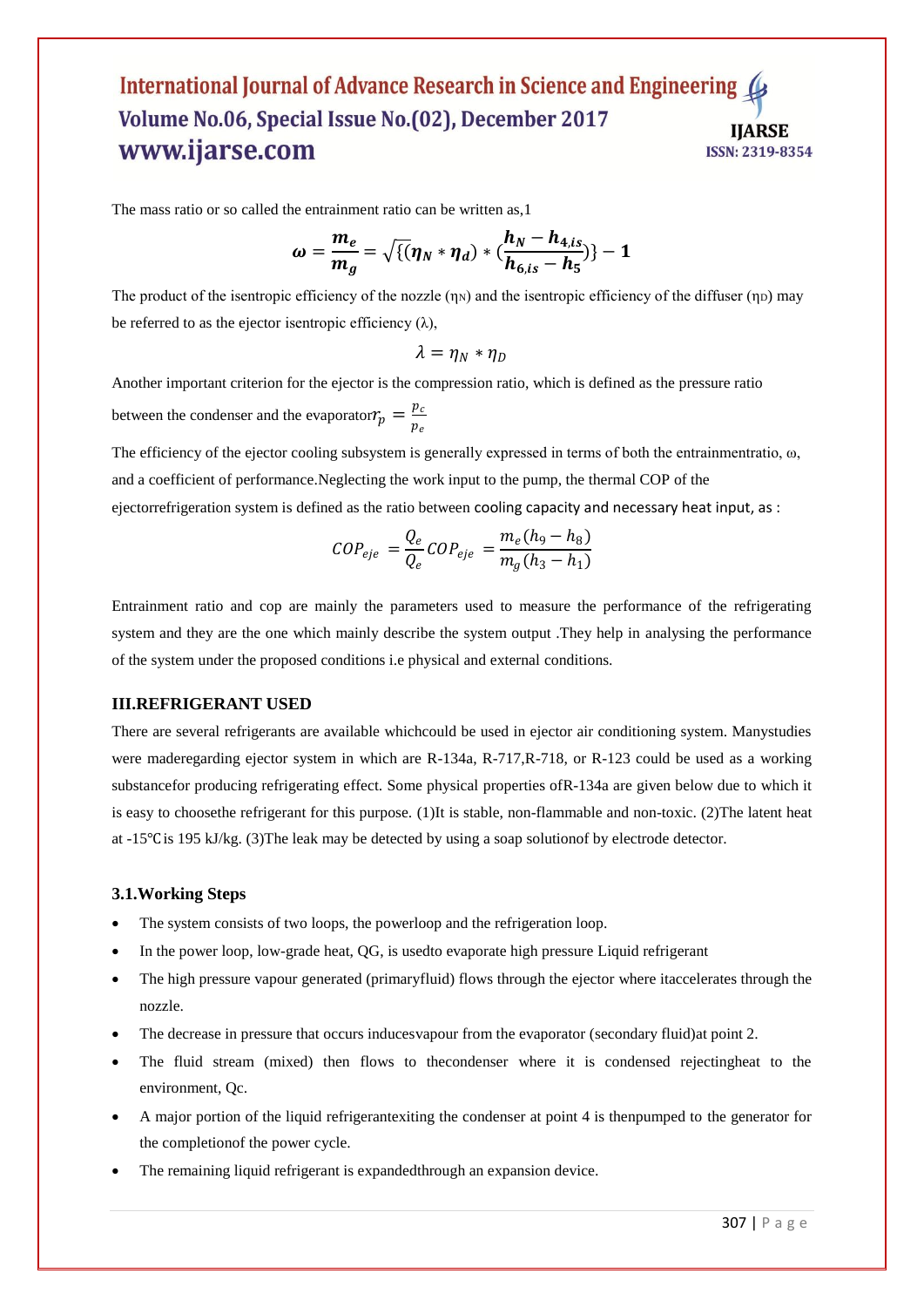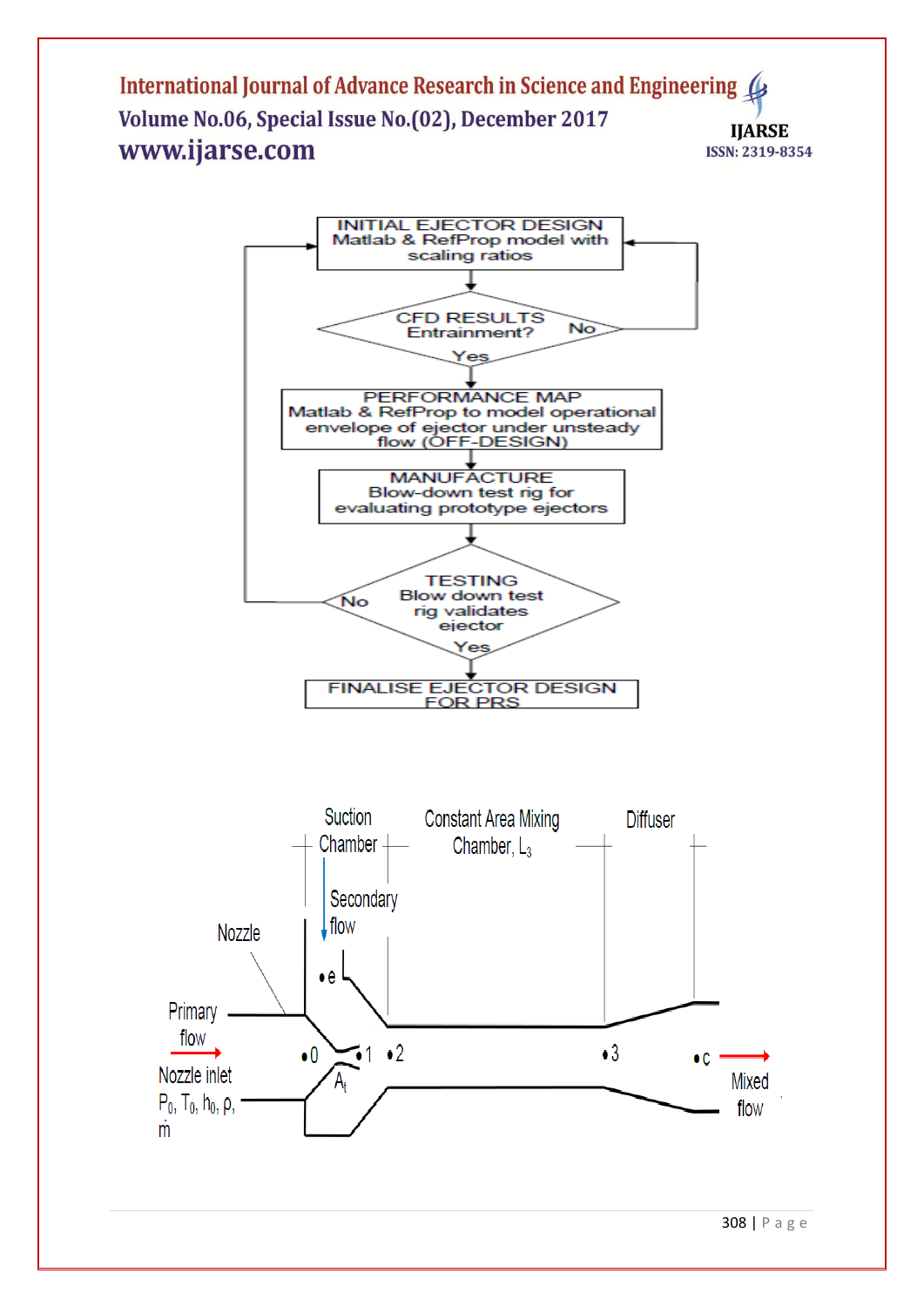# **. EJECTOR DESIGN**

An ejector consists of four main components; the nozzle at the primary inlet, the suction chamber housing the secondary inlet, the constant-area mixing chamber and the recovery diffuser. The primary flow isentropically expands and accelerates through the convergent-divergent nozzle to reach supersonic velocity (process 0-1).The secondary flow is entrained into the lower pressure suction chamber (point e). The primary and secondary flows then mix in the mixing chamber (process 2-3) where a shock wave forms and pressure is mostly recovered. The resulting stream regains pressure in the diffuser (process 3-c). The process of optimising the ejector design is presented in the flow chart:

# **V .KEY DRIVERS TO ENCOURAGE UPTAKE**

The main drivers to encourage uptake of the technology are:

- Successful demonstration of the benefits of the technology in applications where thereis sufficient waste heat or in tri-generation systems.
- Rising energy costs that could encourage the more effective utilisation of waste heatand better thermal integration of processes in food manufacturing.
- Develop ejectors that can operate with other natural refrigerants apart from water,such as CO2 and hydrocarbons, to extend the range of applications to below 0°C.

To simplify the theoretical model of the ejector expansion refrigeration cycle, the following assumptions are made:

1. Neglect the pressure drop in the gas cooler and evaporator and the connection tubes.

2. No heat losses to the environment from the system, except the heat rejection in the gas cooler.

3. The vapour stream from the separator is saturated vapour and the liquid stream from the separator is saturated liquid.

4. The flow across the expansion valve or the throttle valves is isenthalpic.

5. The compressor has a given isentropic efficiency.

6. The evaporator has a given outlet superheat and the gas cooler has a given outlet temperature.

7. The flow in the ejector is considered a one-dimensional homogeneous equilibrium flow.

8. Both the motive stream and the suction stream reach the same pressure at the inlet of the constant area mixing section of the ejector. There is no mixing between the two streams before the inlet of the constant area mixing section.

9. The expansion efficiencies of the motive stream and suction stream are given constants. The diffuser of the ejector also has a given efficiency.

#### **VI CONCLUSION**

An ejector expansion refrigeration cycle is proposed to reduce the expansion process losses of the basic refrigeration cycle. A constant pressure-mixing model for the ejector was used to perform a thermodynamic cycle analysis of the ejector expansion refrigeration cycle. The effect of the entrainment ratio and the pressure drop in the receiving section of the ejector on the relative performance of the ejector expansion cycle was found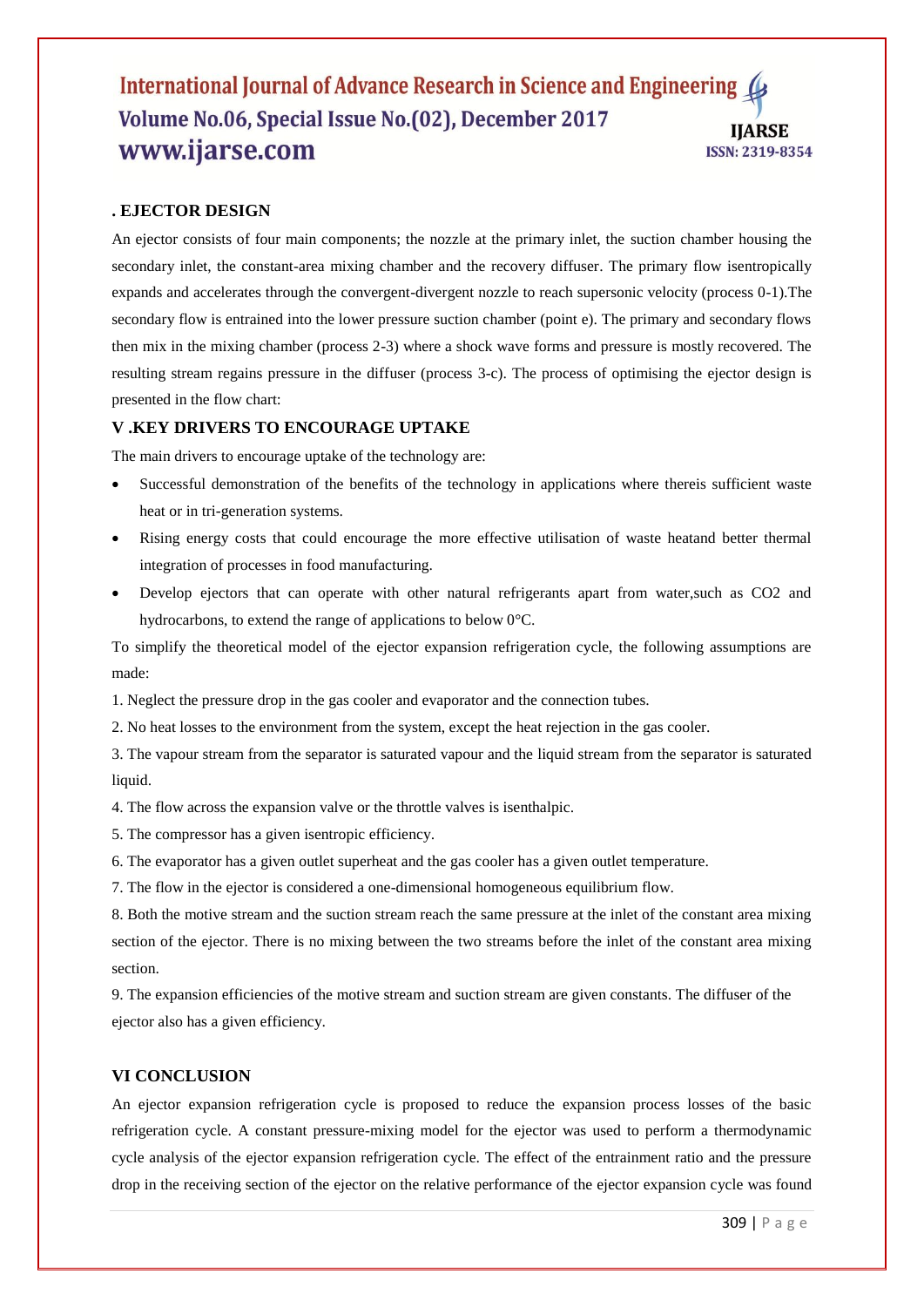bytheoretical model. It was found that the SOLAR ejector expansion cycle improves the COP by more than 45% compared to the basic cycle for typical air conditioning application. Considering the impact of Ozone DepletionPotential(ODP) & Global Warming Potential (GWP)solar driven refrigeration system shows a veryprospective alternative in refrigeration system. Solarenergy is available free & environment friendly. Alsosolar energy intensity is high in northern part of India that gives it the tremendous future potential asenvironment friendly energy source. By eliminating a compressor, the pulsed refrigeration system described here reduces system complexity. An optimised ejector would make possible a pump-free cooling system driven either by waste heat or solar energy. Use of solar driven ejector cycle which is environment friendly and the use of refrigerant r134a makes it more than a desired system as per the current scenarioof what the real debate is all about. Addition of compressor increases the cop of the system and can be used for commercial purpose.

#### **REFERENCES**

[1]ABDULATEEF, J. M., SOPIAN, K., ALGHOUL, M. A. & SULAIMAN, M. Y. 2008. Review on solardriven ejector refrigeration technologies. Renewable and Sustainable Energy Reviews, 13**,** 1338-1349.

[2]EAMES, I. W., APHORNRATANA, S. & HAIDER, H. 1995. A theoretical and experimental study of a small-scale steam jet refrigerator.International Journal of Refrigeration, 18**,** 378-386.

[3]Keenan J.H., Neumann E.P. and Lustwerk F., Journal of Applied Mechanics (**1950**) 299-309.

Sun D.W., Energy Conversion & Management 40 (**1999**) 873-884.

[4] Grazzini G., Rocchetti A., International Journal of Refrigeration 25 (**2002**) 621–633.

[5]Aditya Jain1, S. K. Agrawal2, P. Pachorkar3

IOSR Journal of Mechanical and Civil Engineering (IOSR-JMCE)

[6]Elbel, Stefan and Hrnjak, Predrag, "Ejector Refrigeration: An Overview of Historical and Present Developments with an Emphasis on

Air-Conditioning Applications" (2008).International Refrigeration and Air Conditioning Conference.Paper 884.

[7]Research Inventy: International Journal Of Engineering And Science Vol.5, Issue 2 (February 2015)

[8]. Parametric Study of a Vapour Compression Refrigeration Cycle Using a Two-Phase Constant Area Ejector by E. Elgendy.

[9]. J. Sarkar, "Performance characteristics of natural refrigerants based ejector expansion refrigeration cycles," Proceedings of the IMechE, Part A: Journal of Power and Energy 2009,223, pp. 543–50.

[10]. S. A. Sherif, D. Y. Goswami, G. D. Mathur, S. V. Iyer, B. S. Davanagere, S. Natarajan, F. Colacino, (1998) A Feasibility study of steam-jet refrigeration, Int. j. energy res., 22, 1323-1336.

[11]EAMES, I. W., APHORNRATANA, S. & HAIDER, H. 1995. A theoretical and experimental study of a small-scale steam jet refrigerator.International Journal of Refrigeration, 18, 378-386.

[12]FAN, Y., LUO, L. & SOUYRI, B. 2007. Review of solar sorption refrigeration technologies: Development and applications. Renewable and Sustainable Energy Reviews, 11, 1758-1775.

[13]International Journal Of Engineering Sciences & Research Technology